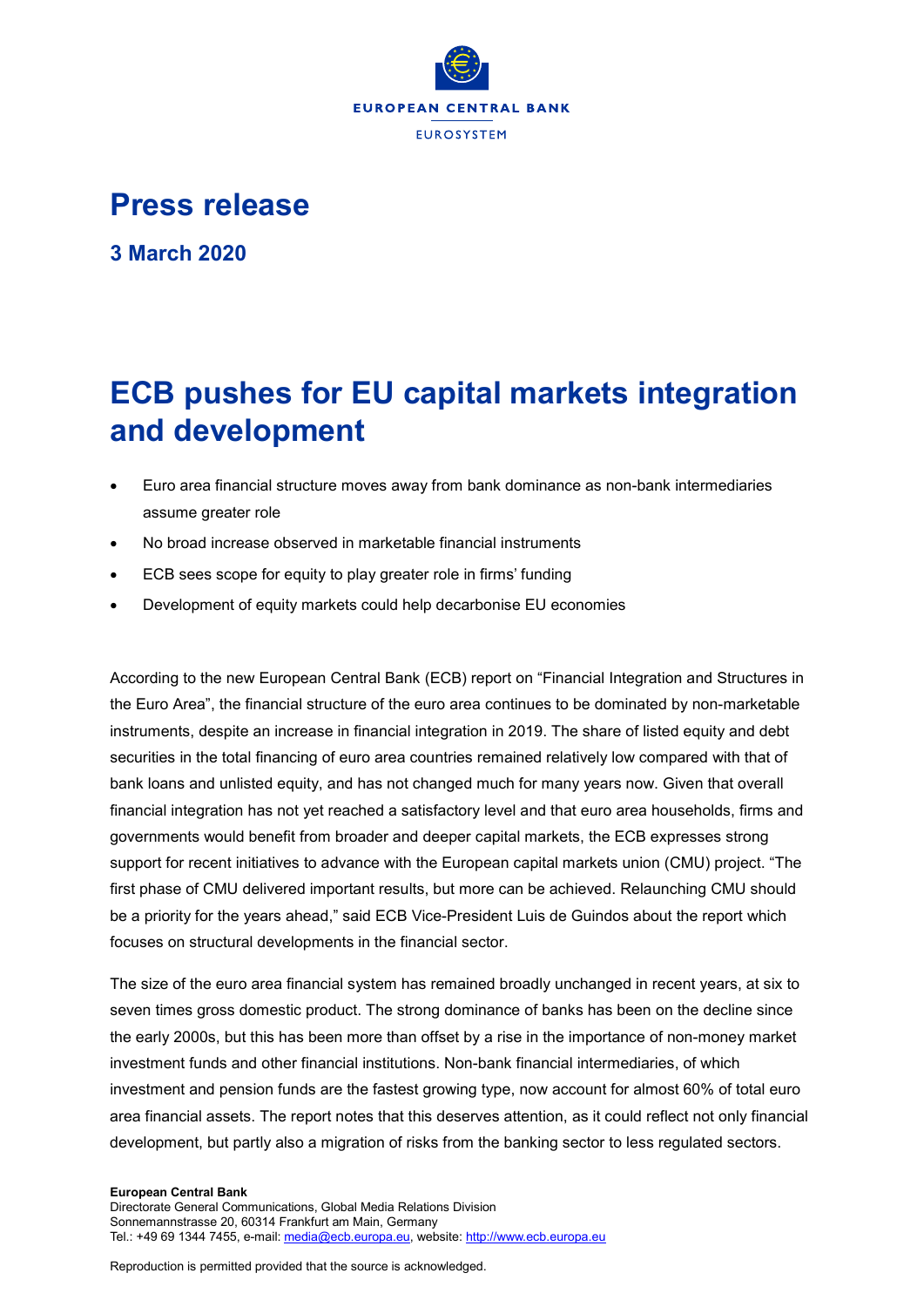## **Press release** / **3 March 2020 ECB pushes for EU capital markets integration and development**

## **Chart 1.3**

#### Price-based and quantity-based composite indicators of financial integration

(quarterly data; price-based indicator: Q1 1995 – Q3 2019; quantity-based indicator: Q1 1999 – Q2 2019)

Quantity-based financial integration composite indicator



#### Source: ECB and ECB calculations.

Notes: The price-based composite indicator aggregates ten indicators for money, bond, equity and retail banking markets, while the quantity-based composite indicator<br>aggregates five indicators for the same market segments Increases in the indicators signal greater financial integration. From January 2018 onwards the behaviour of the price-based indicator may have changed due to the<br>transition from EONIA to €STR interest rates in the money and their input data, see the Statistical Web Annex to this report and Hoffmann, P., Kremer, M. and Zaharia, S. (2019), "Financial integration in Europe through the lens of site indicators", Working Paper Series, No 2319, ECB, September.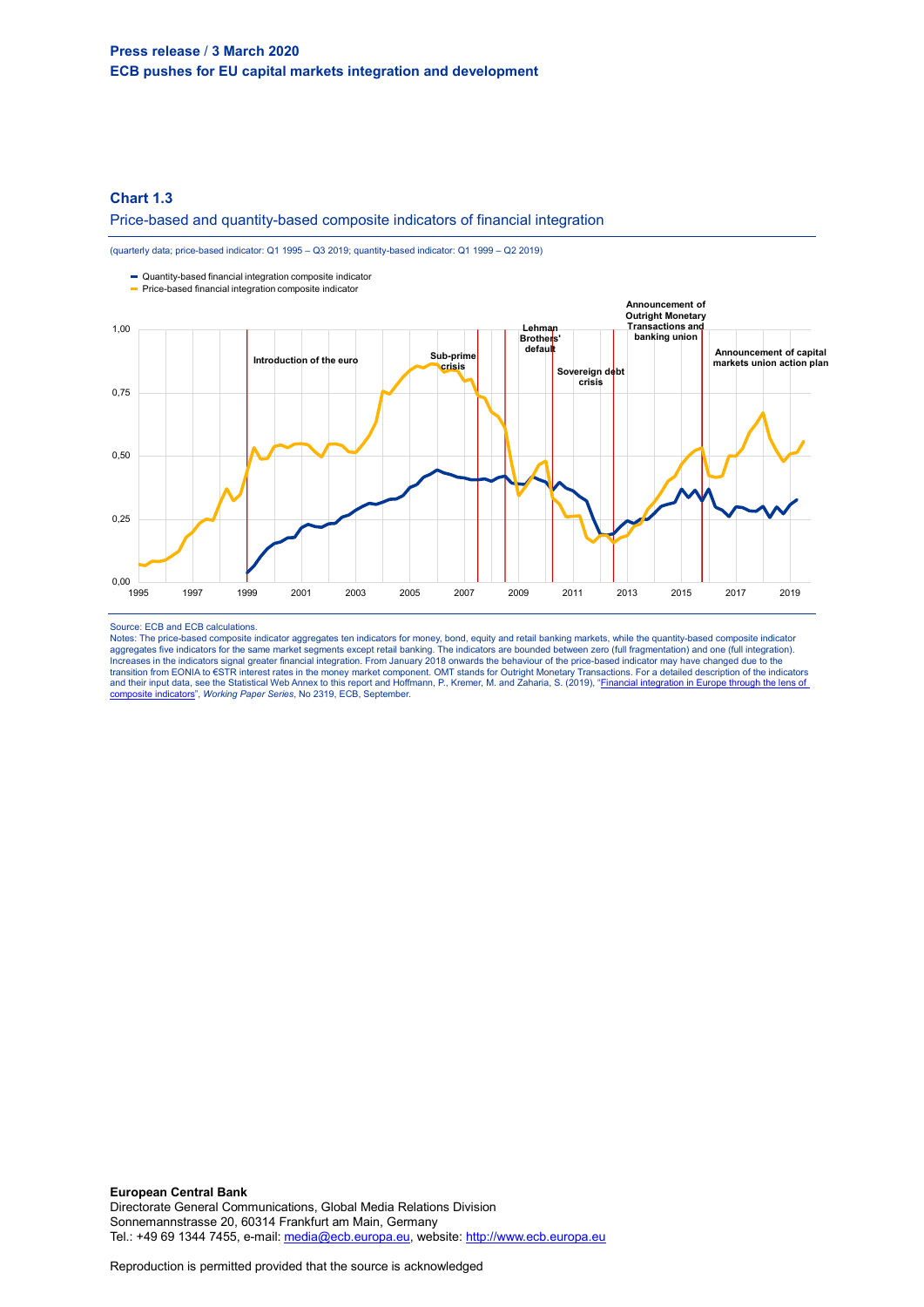## **Chart 2** Marketable proportion of external funding among euro area countries



Source: ECB.

Notes: The marketable part of a euro area country's capital market is defined as the total debt securities and listed shares over total loans (adjusted for intra-company loans), trade credits, debt securities and equity (including listed and unlisted shares as well as other equity). For the years 1999-2003, the plot is based on only<br>12 countries (specifically, it excludes Cyprus, Estonia,

The continuing dominance of non-marketable financing instruments, such as loans and unlisted equity, is indicative of the need for capital markets to broaden and deepen. Only certain marketable instruments, notably debt securities issued by non-financial corporations, are showing a slight medium-term upward trend in the euro area, while the amount of public equity listed on exchanges remains relatively small.

The last decade also saw rapid growth in fintech entities, with the euro area now hosting around onefifth of the total number worldwide. Most of the 2,800 fintech firms in the euro area are locally owned, and many are located in smaller, technology-oriented countries. However, the sector lacks a statistical classification, which is key to being able to analyse it better and compare it with other sectors of the financial industry.

In order to foster financial integration and development, it is necessary to complete the banking union and progress towards a real CMU. In the policy section of the report, it is argued that, when it comes

#### **European Central Bank**